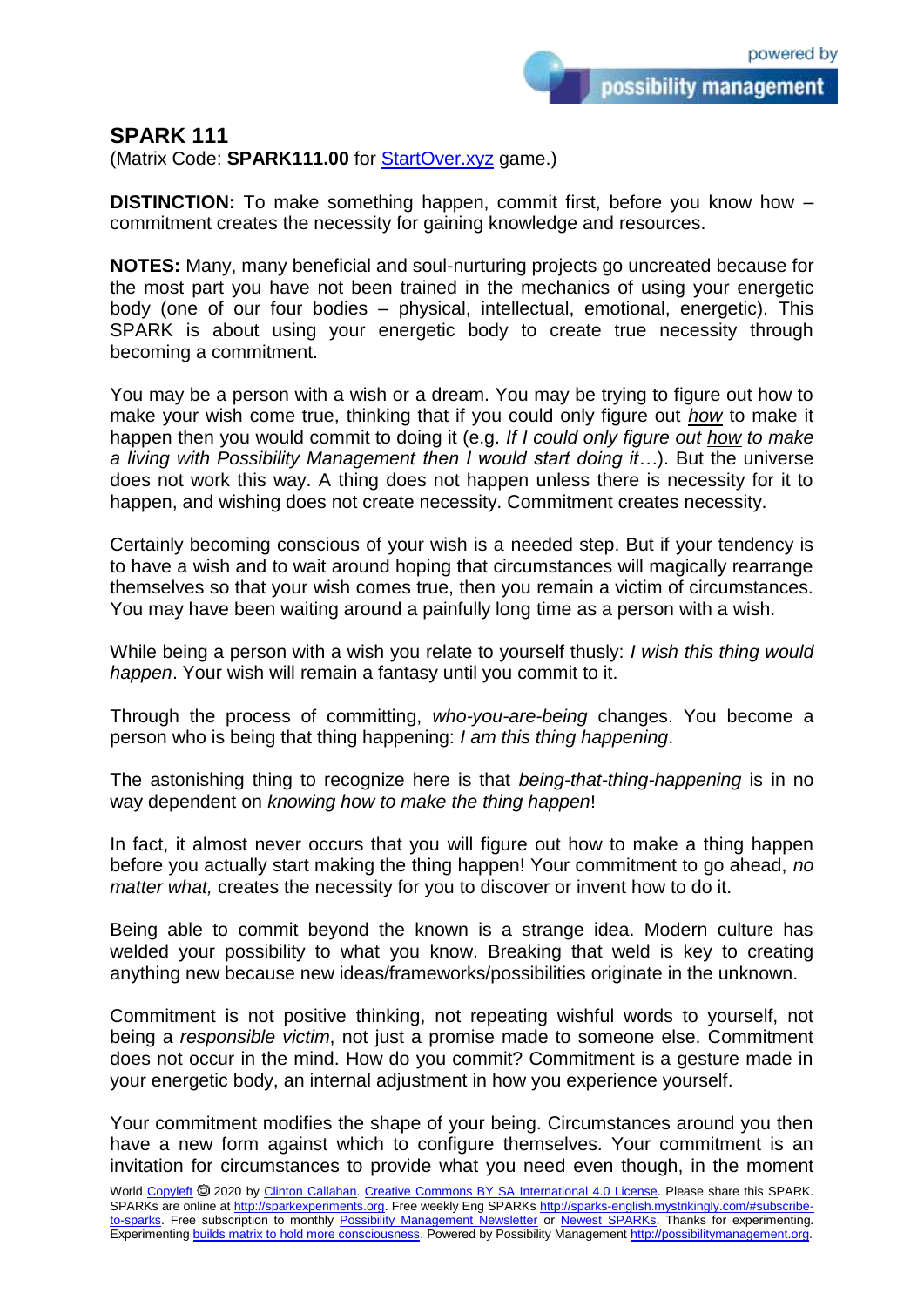before your commitment, resources may have been invisible and the task may have seemed impossible. It is your commitment that makes the difference.

## **EXPERIMENTS:**

Practice committing. Maybe you shy away from commitment because you have learned that if you commit you become responsible. Perhaps you would best begin by upgrading your thoughtware about responsibility (for more on this see the *Thoughtmap of Responsibility* in my book: *The Power of Conscious Feelings*). Modern culture teaches that responsibility is a burden; it makes you guilty; it means you are blamed and you will be punished. In modern culture only a fool takes responsibility.

Fortunately, something better than modern culture is waiting for us. It is called next culture. Next culture is built out of radical responsibility. In next culture, responsibility is the opportunity to be at source, to be the cause. Commitment is the ecstatic ongoing act of nonlinear creation, the power to be present with exactly what is, and the power to create change, to originate a future that is different from the past.

The change of *who-you-are* in commitment involves going through a liquid state. The old *who-you-are* disassembles and rearranges according to your new intention so that a new *who-you-are* comes into existence in only a few seconds (or a bit longer if you commit to more significant results). If you are not willing to experience the liquid state you will be unable to commit. If you notice a lack of commitment in your life, to your partner, to your children, to your true tasks, to fulfilling your soul's vision for serving humanity, perhaps this is simply because you have been afraid to experience the liquid state. It is just a liquid state. Perhaps it would be useful to change your mind: *I welcome the liquid state that comes with making commitments*.

**SPARK111.01** Step One: COMMIT TO WHAT YOU KNOW HOW TO DO. It is far more effective to practice making many little commitments than it is to jump at what may seem like the perfect opportunity to finally make your one big commitment. Commit each day to a tangible result you wish to create, measurable within time and space limits. For example, commit to complete your errands in town and return home before four o'clock, clean out the top drawer of your desk in fifteen minutes, write a letter to the editor before going to bed, repaint the kitchen this weekend, etc. Remember that each commitment includes a liquid state as your being reshapes itself to become the commitment. You can feel the rearranging happening. It is quite satisfying.

**SPARK111.02** Step Two: COMMIT BEFORE YOU KNOW HOW. After a few days of committing to results you already know how to create, start committing to create results *before you know how*. This is not being naïve; this is being alive. For example, create an intimate birthday experience for your partner that touches them deeply, create a joyful week-long community-living experience, expand from your security-based job by working with a team doing what you really want to be doing, lead a movement of people shifting into next culture, etc. Observe your Box reacting to unknowns with its usual defense: *But I don't know how to do this*. Just laugh at it, then keep telling relevant people your commitment (e.g. *I am working in your*